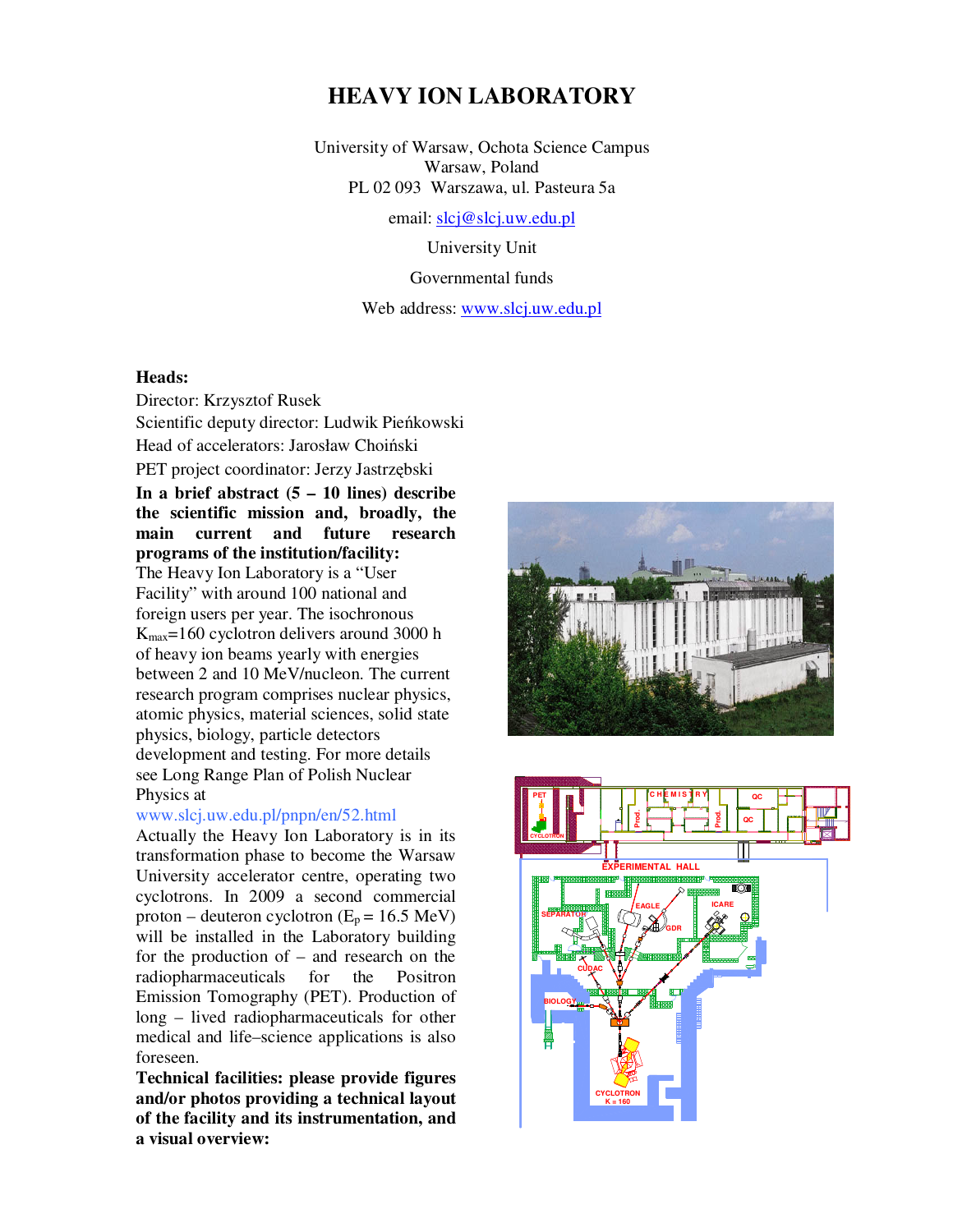## **Briefly characterize the facility:**

- a) Medium energy  $(2 10 \text{ MeV/nucleon})$ cyclotron with heavy ion beams;
- b) Low energy, high current proton deuteron cyclotron.

**Provide a compact (exemplary) table of facility parameters (e.g. beam species, intensities, range of energies, special properties):** 

| Cyclotron  | Ion            | <b>Energy</b><br>[MeV] | <b>Extracted</b><br>current<br>[pnA] |
|------------|----------------|------------------------|--------------------------------------|
| $K=$       | $10B + 2$      | 50                     | $\overline{4}$                       |
| $90 - 160$ |                |                        |                                      |
|            | $^{11}B + 2$   | $38 - 55$              | $3 - 4$                              |
|            | $^{12}C^{+2}$  | $22 - 50$              | $2 - 20$                             |
|            | $^{12}C^{+3}$  | 89.6-112               | $0.8 - 12$                           |
|            | $14N + 2$      | $28 - 50$              | $13 - 143$                           |
|            | $14N+3$        | $57 - 110$             | 80                                   |
|            | $16O + 2$      | 32                     | 5.7                                  |
|            | $^{16}O^{+3}$  | $46 - 80$              | $5.7 - 138$                          |
|            | $16O + 4$      | 90                     | 6.5                                  |
|            | $^{19}F^{+3}$  | $38 - 66$              | 1.3                                  |
|            | $^{20}Ne^{+3}$ | $50 - 65$              | $11 - 35$                            |
|            | $^{20}Ne^{+4}$ | $70 - 120$             | $11 - 35$                            |
|            | $^{20}Ne^{+5}$ | $140 - 190$            | $24 - 40$                            |
|            | $^{22}Ne^{+3}$ | 44                     | 10                                   |
|            | $^{22}Ne^{+4}$ | 132                    | 8                                    |
|            | $32s + 5$      | 64-121.6               | $0.5 - 1.4$                          |
|            | $^{40}Ar^{+6}$ | $80 - 132$             | 2.5                                  |
|            | $^{40}Ar^{+7}$ | $120 - 172$            | $0.9 - 2.3$                          |
|            | $^{40}Ar^{+8}$ | 195                    | $0.9 - 2$                            |
| $K=16.5$   | ${}^{1}H^{+1}$ | 16.5                   | $> 75 \mu A$                         |
|            | $^{2}D^{+1}$   | 8.4                    | $> 60 \mu A$                         |

In 2009 new ECR ion source will be installed extending the variety of accelerated ions.

# **If appropriate, provide a brief and compact table with the facility's major experimental instrumentation and its capabilities:**

- 1. GDR multidetector system JANOSIK;
- 2. Gamma ray, up to 30HPGe multidetector system EAGLE will be comissioned in 2009;
- 3. Two universal scattering chambers CUDAC and SYRENA;
- 4. Charged particle multidetector system ICARE;
- 5. Scandinavian type on-line mass separator IGISOL;
- 6. Irradiation chambers with target water cooling;
- 7. Low background lead shielded HPGe counters;
- 8. Radiochemistry and Quality Control equipment for the radiopharmaceuticals production;

For details see: www.slcj.uw.edu.pl/en/96.html

## **Is the facility considered to be a user facility (officially and by whom; unofficially?):**

Heavy Ion Laboratory (HIL) was founded jointly by the Ministry of Education and Sciences, Polish Academy of Sciences and Polish Atomic Energy Agency. In the founding agreement the above three authorities enacted HIL to become, from the very beginning a national "User Facility".

## **Does the facility have a Program Advisory Committee or the equivalent, adjudicating experimental proposals?**

The K=160 cyclotron beam time is allocated by the Laboratory director on the recommendation of the Program Advisory Committee. The proposals are received twice a year (www.slcj.uw.edu.pl/pac) in a written form and publicly presented. In their ranking PAC considers the scientific value of the proposal, its expected international impact, its contribution to the teaching process and the previous achievements of the proposers.

# **Number of actual, active users of the facility in a given year:**

About 100 users per year as indicated by the access record.

**Percentage of users, and percentage of facility use (thses numbers may differ) that come from inside the institutions:**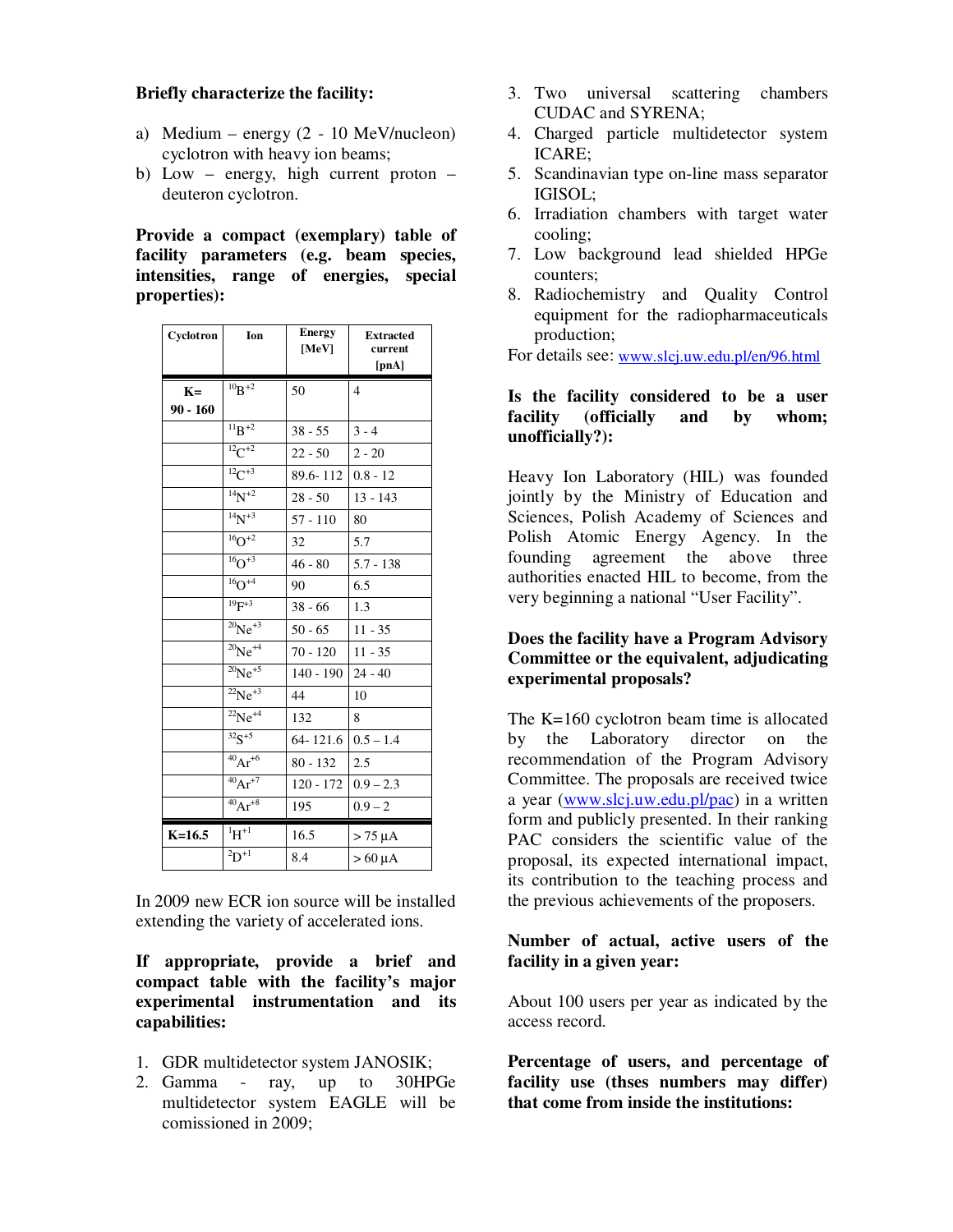About 10% of K=160 cyclotron users come from inside HIL. Less than 5% of the beam time is used by the HIL staff alone.

## **Percentage of users and percentage of facility use from national users:**

About 80% of users come from Polish institutions.

**Percentage of users and percentage of facility use from outside the country where your facility is located:** 

About 20% of users come from abroad.

**What fraction of the international users is from outside your geographical region (i.e. Asia; Australia & New Zealand; North-America; South-America; Africa; Europe):** 

No users from outside Europe.

**Does a formal users group exist for your facility (s) and what is the number of registered members (in general this may be quite different from the number of actual users in a given year):** 

The users group has an elected chair – person, who reports to the Laboratory Scientific Council. The facility users meet 3 times per year on a voluntary basis. No official record of people participating to the users group exists.

**Number of a) permanent staff and b) temporary staff (including graduate students and postdoctoral researchers):** 

**Number of theoretical staff employed at the facility: permanent; postdoctoral, students:** 

No theoretical staff is employed at HIL.

**Number of postdoctoral researchers employed at the facility:** 

10

**Number of graduate students resident at the facility ( >80% of their time):** 

5

**Number of non-resident graduate students with thesis work primarily done at the facility:** 

15

**Involvement of undergraduate students in research (approximate average number at a given time):** 

20 per year

**Special student programs, e.g. summer programs, student labs etc. (high school, under graduates, graduate students?):** 

An undergraduate Student's Workshop of one week duration is organized in March each year for about 20 participants coming from Physics Faculties of Polish universities. Students, supervised by the Laboratory staff are performing various nuclear physics experiments, including the cyclotron operation.

During Summer up to 7 students from various Physics Faculties take part in one month duration training, participating in experiments, conducted by the Laboratory staff.

**Describe any plans you might have and their status for future developments at the facility (major instrumentation; facility upgrades; expansions and new construction etc.):** 

Heavy Ion Laboratory is conveniently placed in the heart of the Warsaw University, Polish Academy of Sciences and Academy of Medicine Scientific Campus Ochota. Shortly the intense proton and deuteron beams from a medical cyclotron, equipped with an external beam line will be also available. These beams will be used for the production

a) 50

b) 13